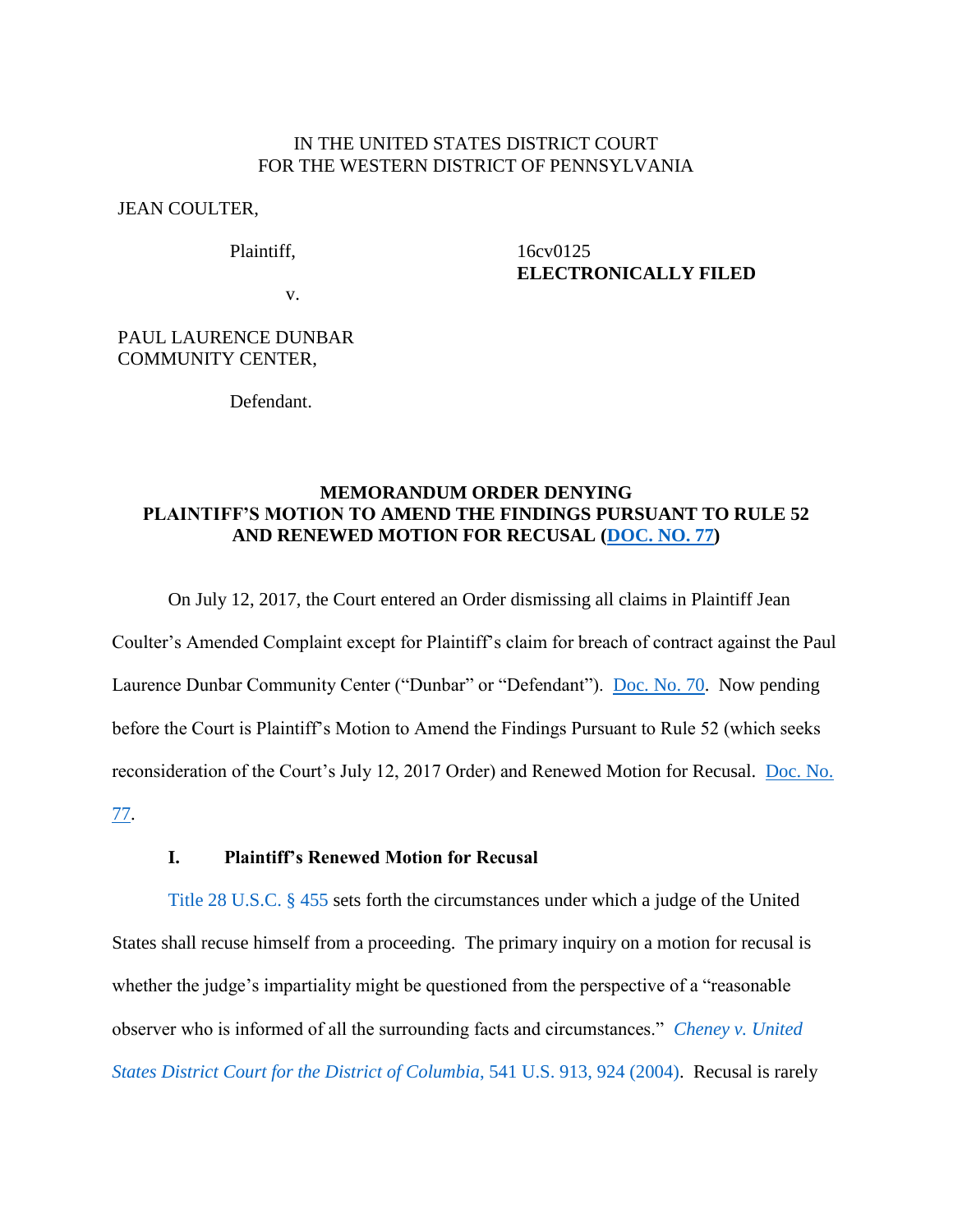justified based upon rulings made by the Court. *[Liteky v. United States](http://www.westlaw.com/Find/default.wl?rs=kmfn4.8&vr=2.0&kmvr=2.6&FindType=Y&DB=0000780&serialnum=1994058306&kmsource=da3.0)*, 510 U.S. 540, 554 [\(1994\).](http://www.westlaw.com/Find/default.wl?rs=kmfn4.8&vr=2.0&kmvr=2.6&FindType=Y&DB=0000780&serialnum=1994058306&kmsource=da3.0)

> In and of themselves (*i.e.,* apart from surrounding comments or accompanying opinion), [judicial rulings] cannot possibly show reliance upon an extrajudicial source; and can only in the rarest circumstances evidence the degree of favoritism or antagonism required . . . when no extrajudicial source is involved. Almost invariably, they are proper grounds for appeal, not for recusal.

*Id.* at 555.

Recusal is not required for a litigant's "dissatisfaction with District Court rulings." *[In re](http://www.westlaw.com/Find/default.wl?rs=kmfn4.8&vr=2.0&kmvr=2.6&FindType=Y&DB=0006538&serialnum=2037736785&kmsource=da3.0)  Brown*[, 623 Fed. App'x 575, 576 \(3d Cir. 2015\).](http://www.westlaw.com/Find/default.wl?rs=kmfn4.8&vr=2.0&kmvr=2.6&FindType=Y&DB=0006538&serialnum=2037736785&kmsource=da3.0) Further, a litigant's accusations of bias which are "unsupported, irrational, or highly tenuous speculation" do not require recusal. *[Id.](http://www.westlaw.com/Find/default.wl?rs=kmfn4.8&vr=2.0&kmvr=2.6&FindType=Y&DB=0006538&serialnum=2037736785&kmsource=da3.0)*

Plaintiff has thrice asked this Court to recuse. *See* [Doc. No. 25,](https://ecf.pawd.uscourts.gov/doc1/15715142499) [Doc. No. 35,](https://ecf.pawd.uscourts.gov/doc1/15715168175) and [Doc.](https://ecf.pawd.uscourts.gov/doc1/15715211936)  [No. 45.](https://ecf.pawd.uscourts.gov/doc1/15715211936) She also requested that the United States Court of Appeals for the Third Circuit assign her case to a different District Judge. [Doc. No. 50-1,](https://ecf.pawd.uscourts.gov/doc1/15715691040) p. 8. Plaintiff, a sophisticated, serial litigator, has filed motions for recusal in at least twelve (12) of sixteen (16) other cases she has filed in federal courts. *See Coulter v. Forrest et al*, 10cv965-JFC-RCM (W.D. Pa.); *Coulter v. Ramsden et al*, 12cv978-CB-RCM (W.D. Pa.); *Coulter v. Ramsden et al*, 12cv1050-CB-RCM (W.D. Pa.); *Coulter v. Mahood et al*, 12cv1241-CB-RCM (W.D. Pa.); *Coulter v. Gale et al*, 12cv1461-CB-RCM (W.D. Pa.); *Coulter v. Doerr*, 11cv1201-CB-RCM (W.D. Pa.); *Coulter v. Allegheny County Bar Assoc., et al*, 12cv641-GLL-RCM (W.D. Pa.); *Coulter v. Studeny et al*, 12cv60-CB-RCM (W.D. Pa.); *Coulter v. Butler County CYS, et al*, 12cv338-CB-RCM (W.D. Pa.); *Coulter v. Lindsay et al*, 15cv289-CB (W.D. Pa.); *Coulter v. Paulisick et al*, 15cv937-JFC (W. D. Pa.); *Coulter v. Coulter*, 15cv967-CB (W.D. Pa.); *Coulter v. Forrest et al*, 12cv2050-JEJ (M.D. Pa.); *Coulter v. Jamsan Hotel Management, Inc., et al*, 15cv13355-RGS (D. Mass.);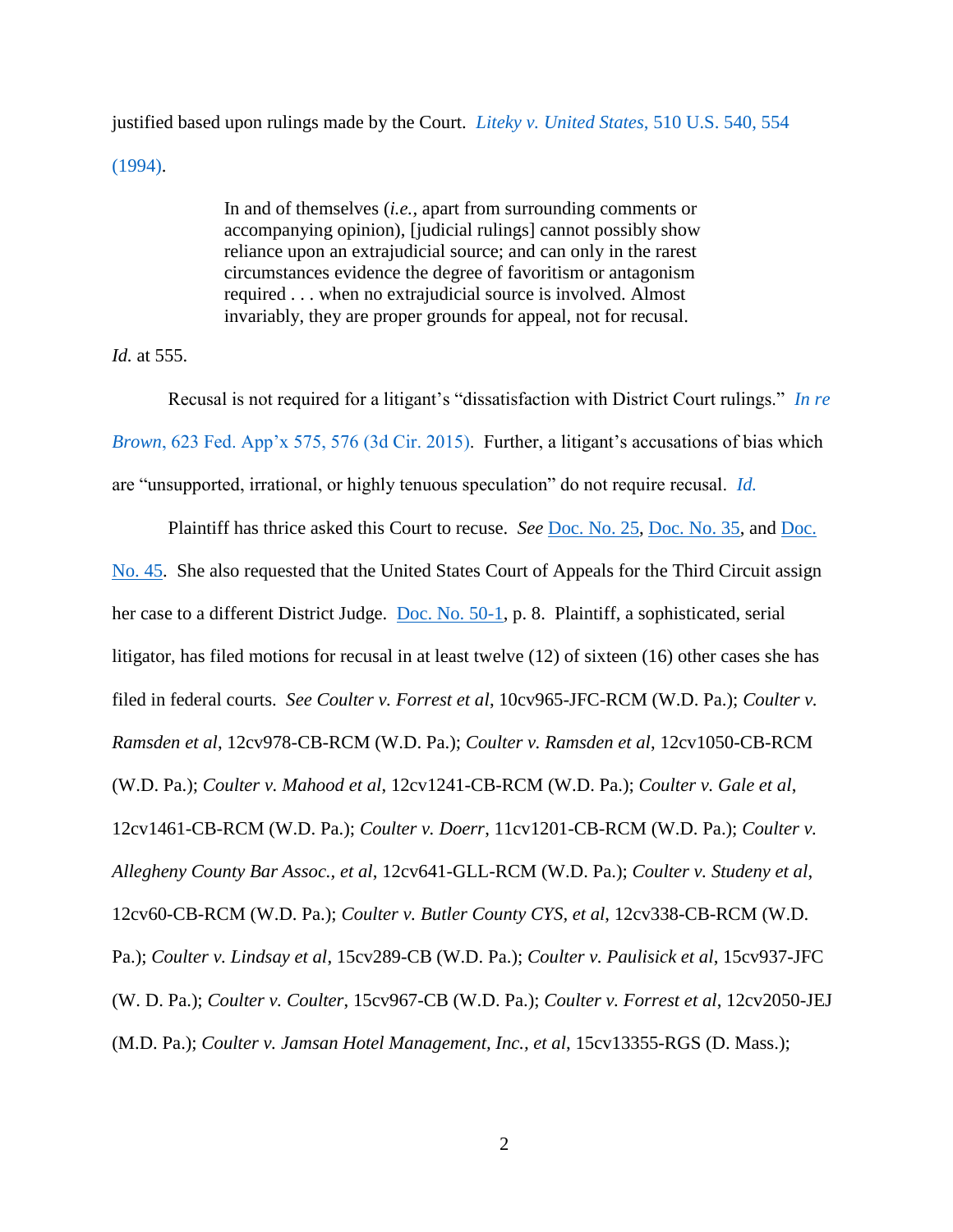*Coulter v. Bissoon et al*, 16cv1881-RGA-RCM (W.D. Pa.); *Coulter v. Tatananni et al*, 17cv629- RCM (W.D. Pa.).

Plaintiff has also previously complained of the "bias" of state court judges against her, citing that as her reason for filing state-law claims in federal court on the basis of diversity jurisdiction. [Doc. No. 35.](https://ecf.pawd.uscourts.gov/doc1/15715168175) Plaintiff now complains that the Court's recent ruling dismissing some of the claims in her Amended Complaint constitutes "ample evidence of the Court's biases in favor of a group of defendants and in favor of a pre-determined result." [Doc. No. 77,](https://ecf.pawd.uscourts.gov/doc1/15715821672) p. 6.

Once again, Plaintiff cites no supporting evidence other than her own unsubstantiated belief that the Court favors Defendants because of rulings made in their favor. *Id.* Plaintiff's unfounded mistrust of the judiciary is not a basis for recusal. Accordingly, Plaintiff's Renewed Motion for Recusal, the fifth request to disqualify this Court she has made during this litigation, is DENIED.

#### **II. Plaintiff's Motion for Reconsideration**

A motion for reconsideration must rely on either: (1) intervening change in controlling law; (2) availability of new evidence that was not available when the Court entered judgment; or (3) the need to correct a clear error of law or fact or to prevent manifest injustice. *[Lazaridis v.](http://www.westlaw.com/Find/default.wl?rs=kmfn4.8&vr=2.0&kmvr=2.6&FindType=Y&DB=0000506&serialnum=2021056970&kmsource=da3.0)  Wehmer*[, 591 F.3d 666, 669 \(3d Cir. 2010\)](http://www.westlaw.com/Find/default.wl?rs=kmfn4.8&vr=2.0&kmvr=2.6&FindType=Y&DB=0000506&serialnum=2021056970&kmsource=da3.0) (quoting *[Max's Seafood Cafe v. Quinteros](http://www.westlaw.com/Find/default.wl?rs=kmfn4.8&vr=2.0&kmvr=2.6&FindType=Y&DB=0000506&serialnum=1999120202&kmsource=da3.0)*, 176 F.3d [669, 678 \(3d Cir. 1999\)\)](http://www.westlaw.com/Find/default.wl?rs=kmfn4.8&vr=2.0&kmvr=2.6&FindType=Y&DB=0000506&serialnum=1999120202&kmsource=da3.0). Reconsideration motions may not be used to relitigate old matters or to present arguments or evidence that could have been raised prior to the entry of judgment. Charles A. Wright, Arthur R. Miller & Mary Kay Kane, Federal Practice and Procedure: Civil 2d § 2810.1.

Plaintiff's motion for reconsideration of the Court's dismissal of her claims focuses on the dismissal of her fraudulent inducement claim. [Doc. No. 77.](https://ecf.pawd.uscourts.gov/doc1/15715821672) Plaintiff argues that the